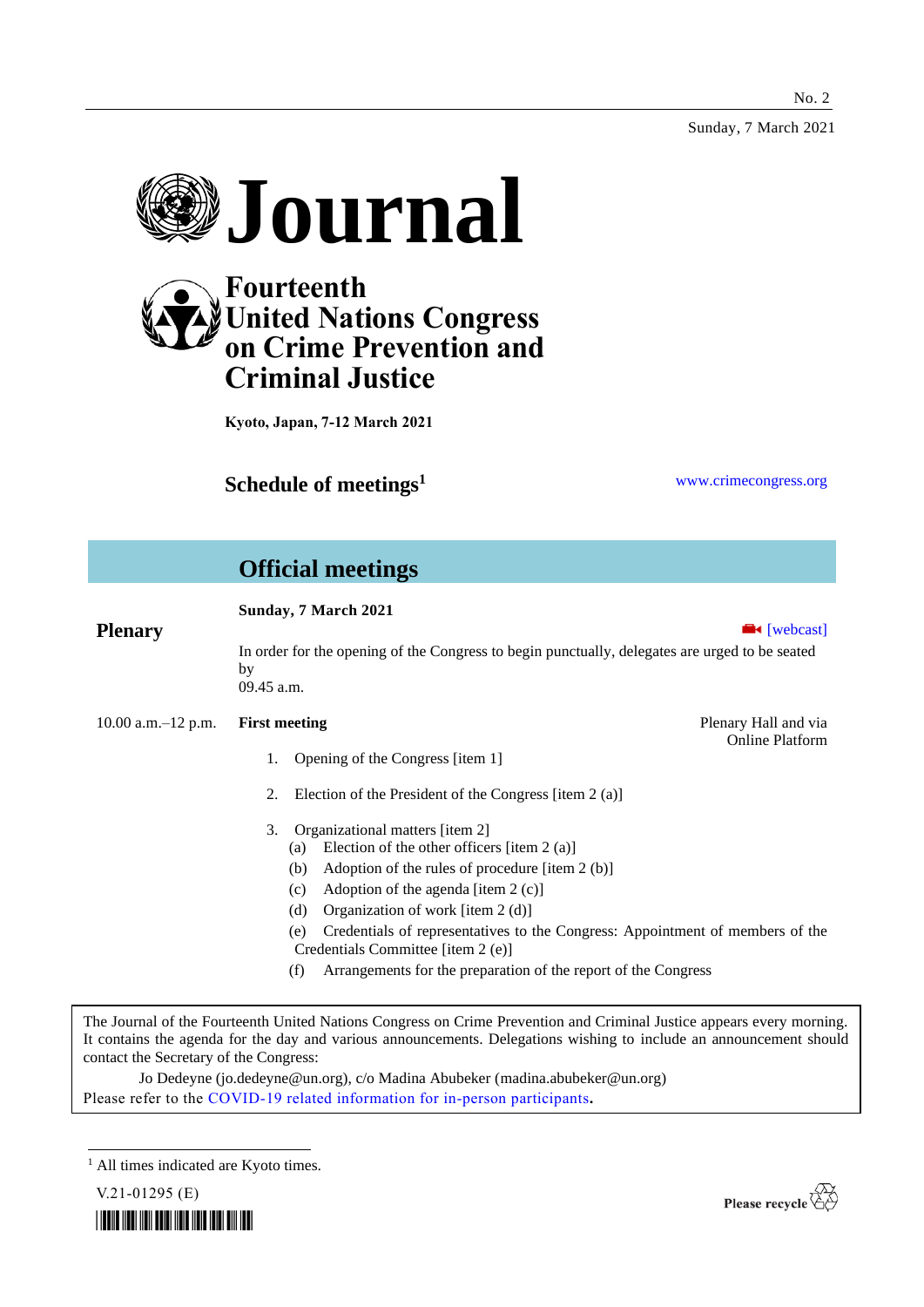|                    | A/CONF.234/1/Rev.1<br>A/CONF.234/2<br>A/CONF.234/L.1<br>A/CONF.234/CRP.2<br>A/CONF.234/CRP.9<br>A/CONF.234/CRP.10<br>High-level segment (Plenary Hall)<br>4.<br>A/CONF.234/L.6 |                                                |
|--------------------|--------------------------------------------------------------------------------------------------------------------------------------------------------------------------------|------------------------------------------------|
| $1.30 - 3.30$ p.m. | Second meeting<br>High-level segment (continued)                                                                                                                               | Plenary Hall and via<br><b>Online Platform</b> |
| $4.30 - 6.30$ p.m. | Third meeting<br>High-level segment (continued)                                                                                                                                | Plenary Hall and via<br>Online Platform        |

# **Committee I Committee I**

| $1.30 - 3.30$ p.m. | <b>First Meeting</b> | Annex Hall and via<br><b>Online Platform</b>                                                                                                                   |  |
|--------------------|----------------------|----------------------------------------------------------------------------------------------------------------------------------------------------------------|--|
|                    | 1.                   | Organizational matters (election of officers) [item 2]                                                                                                         |  |
|                    | 2.                   | Workshop 1 "Evidence-based crime prevention: statistics,<br>indicators and evaluation in support of successful practices"<br>$\lceil$ item 3                   |  |
|                    |                      | A/CONF.234/8<br>A/CONF.234/15<br>A/CONF.234/PM.1<br>A/CONF.234/RPM.1/1<br>A/CONF.234/RPM.2/1<br>A/CONF.234/RPM.3/1<br>A/CONF.234/RPM.4/1<br>A/CONF.234/RPM.5/1 |  |

4.30–6.30 p.m. Second Meeting Annex Hall and via

Workshop 1 *(continued)*

Online Platform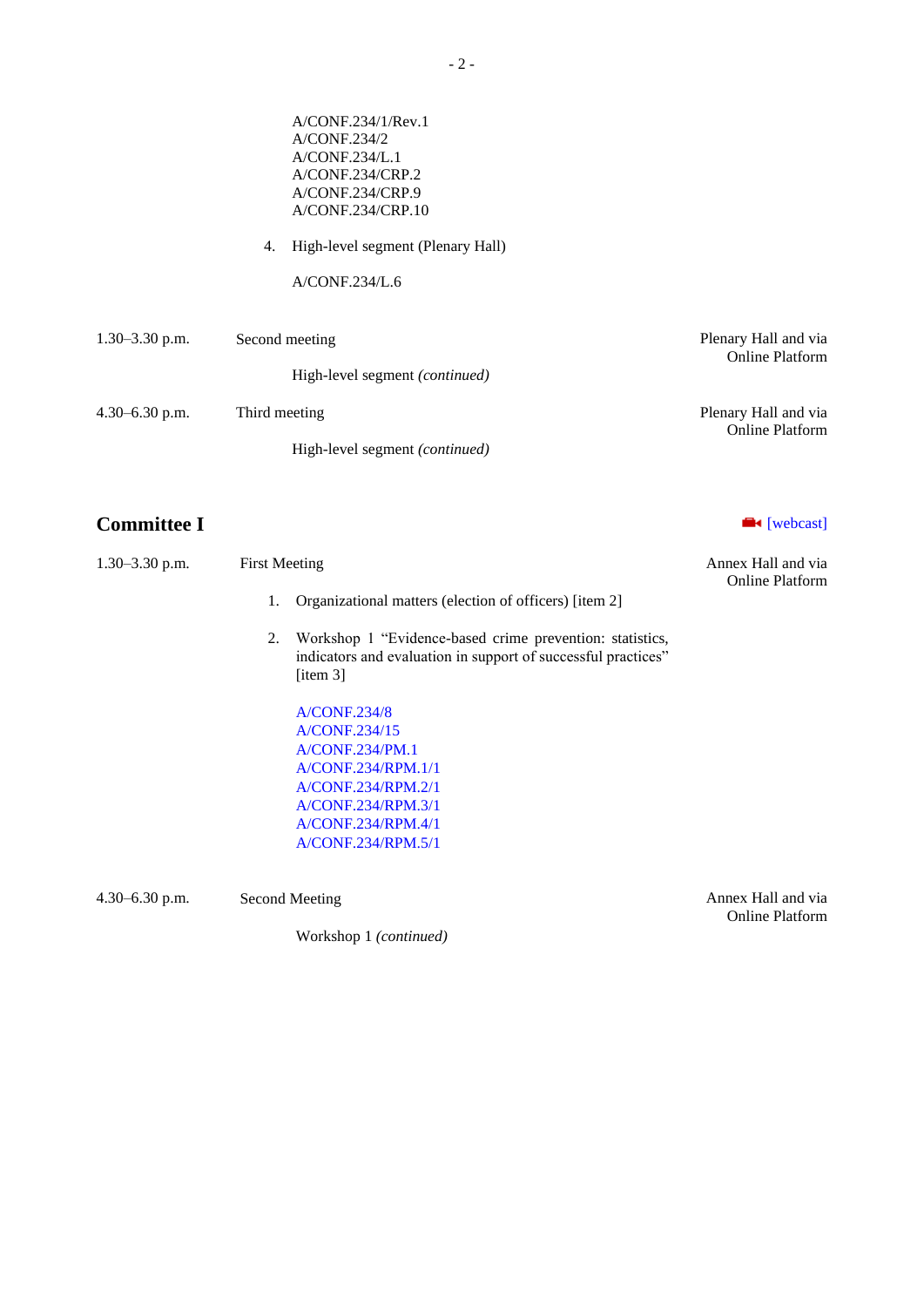# **List of speakers – High-level segment**

Delegations can consult the current speaker's list for the Plenary session via the following webpage:

<https://conferences.unite.un.org/announcements/display/Kyoto,%20Japan>

|                       | <b>Other activities</b>                                                                                                                                              |                        |
|-----------------------|----------------------------------------------------------------------------------------------------------------------------------------------------------------------|------------------------|
|                       | Sunday, 7 March 2021                                                                                                                                                 |                        |
| <b>Special Events</b> | Please visit the following website for more information on Special Events:<br>https://www.unodc.org/unodc/en/crimecongress/special_events.html                       | Via Online<br>Platform |
|                       | Please note that all special events will take place without an in-person<br>audience.                                                                                |                        |
| Ancillary<br>Meetings | Please visit the following website for more information and the programme of<br>ancillary meetings:<br>http://www.un-congress.org/                                   | Via Online<br>Platform |
|                       | Please note that all ancillary meetings will take place without an in-person<br>audience.                                                                            |                        |
| Exhibitions           | Please visit the following website for more information and the programme of<br>exhibitions:<br>http://www.moj.go.jp/KYOTOCONGRESS2020/en/programme/exhibitions.html | Via Online<br>Platform |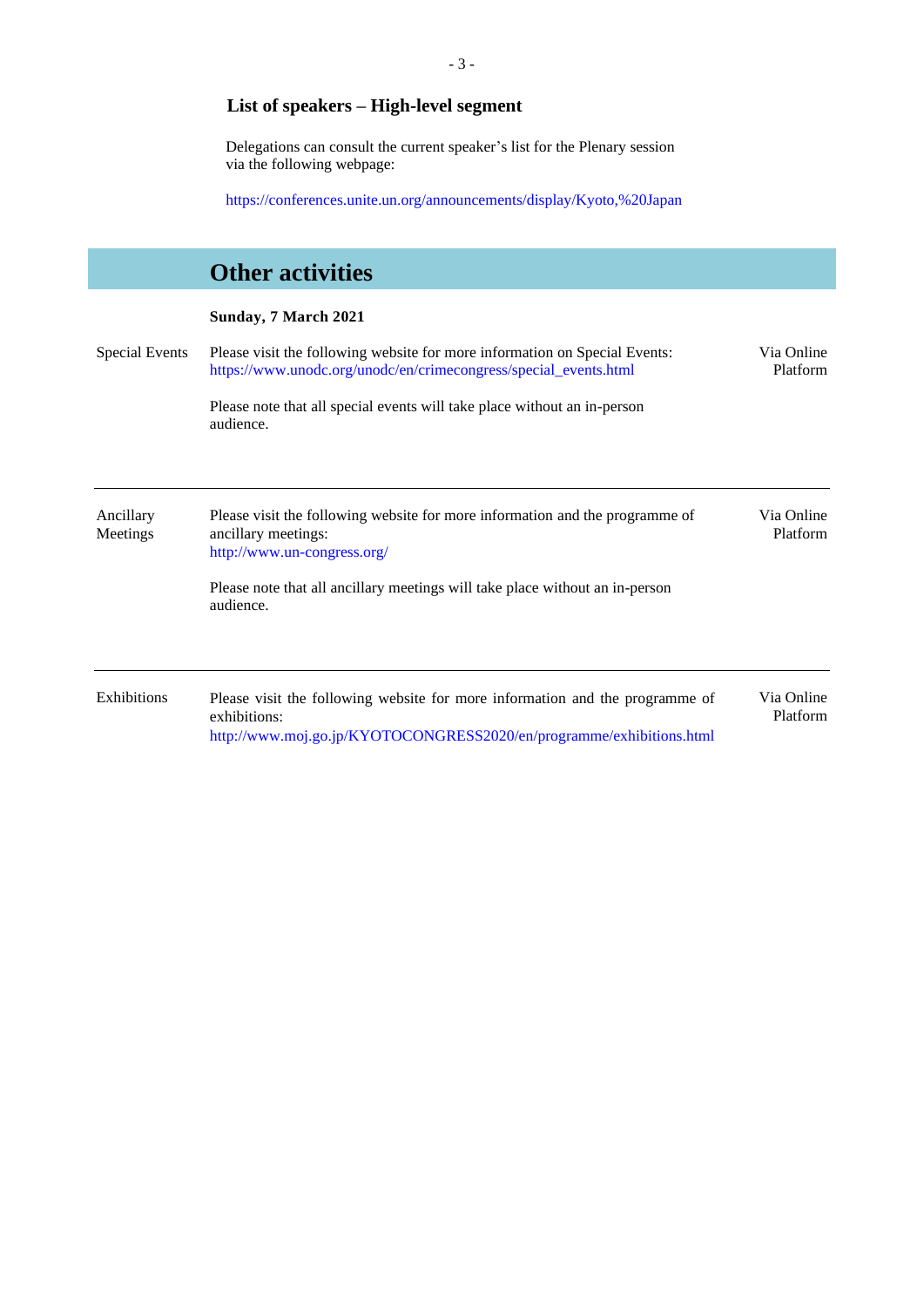# **Forthcoming meetings**

# **Monday, 8 March 2021**

# **Plenary**

| $9 - 11$ a.m.       | Fourth meeting                                                                                                                                                        | Plenary Hall and via<br><b>Online Platform</b> |  |  |
|---------------------|-----------------------------------------------------------------------------------------------------------------------------------------------------------------------|------------------------------------------------|--|--|
|                     | High-level segment (continued)                                                                                                                                        |                                                |  |  |
| $1 - 3$ p.m.        | Fifth meeting                                                                                                                                                         |                                                |  |  |
|                     | High-level segment (continued)                                                                                                                                        |                                                |  |  |
| 4–6 p.m.            | Sixth meeting                                                                                                                                                         |                                                |  |  |
|                     | High-level segment (continued)                                                                                                                                        |                                                |  |  |
| <b>Committee I</b>  |                                                                                                                                                                       |                                                |  |  |
| 9-11 a.m.           | Third meeting                                                                                                                                                         | Annex Hall and via                             |  |  |
|                     | Workshop 1 "Evidence-based crime prevention: statistics,<br>indicators and evaluation in support of successful practices"<br>[item 3] (continued)                     | <b>Online Platform</b>                         |  |  |
|                     | <b>A/CONF.234/8</b><br>A/CONF.234/15<br>A/CONF.234/PM.1<br>A/CONF.234/RPM.1/1<br>A/CONF.234/RPM.2/1<br>A/CONF.234/RPM.3/1<br>A/CONF.234/RPM.4/1<br>A/CONF.234/RPM.5/1 |                                                |  |  |
| <b>Committee II</b> |                                                                                                                                                                       |                                                |  |  |
| $1 - 3$ p.m.        | First meeting                                                                                                                                                         | Annex Hall and via<br><b>Online Platform</b>   |  |  |
|                     | Organizational matters (election of officers) [item 2]<br>1.                                                                                                          |                                                |  |  |
|                     | Workshop 2 "Reducing reoffending: identifying risks and<br>2.<br>developing solutions' [item 4]                                                                       |                                                |  |  |
|                     | A/CONF.234/9<br>A/CONF.234/15<br>A/CONF.234/PM.1<br>A/CONF.234/RPM.1/1<br>A/CONF.234/RPM.2/1<br>A/CONF.234/RPM.3/1<br>A/CONF.234/RPM.4/1<br>A/CONF.234/RPM.5/1        |                                                |  |  |
| 4–6 p.m.            | Second meeting                                                                                                                                                        |                                                |  |  |
|                     | Workshop 2 (continued)                                                                                                                                                |                                                |  |  |
|                     |                                                                                                                                                                       |                                                |  |  |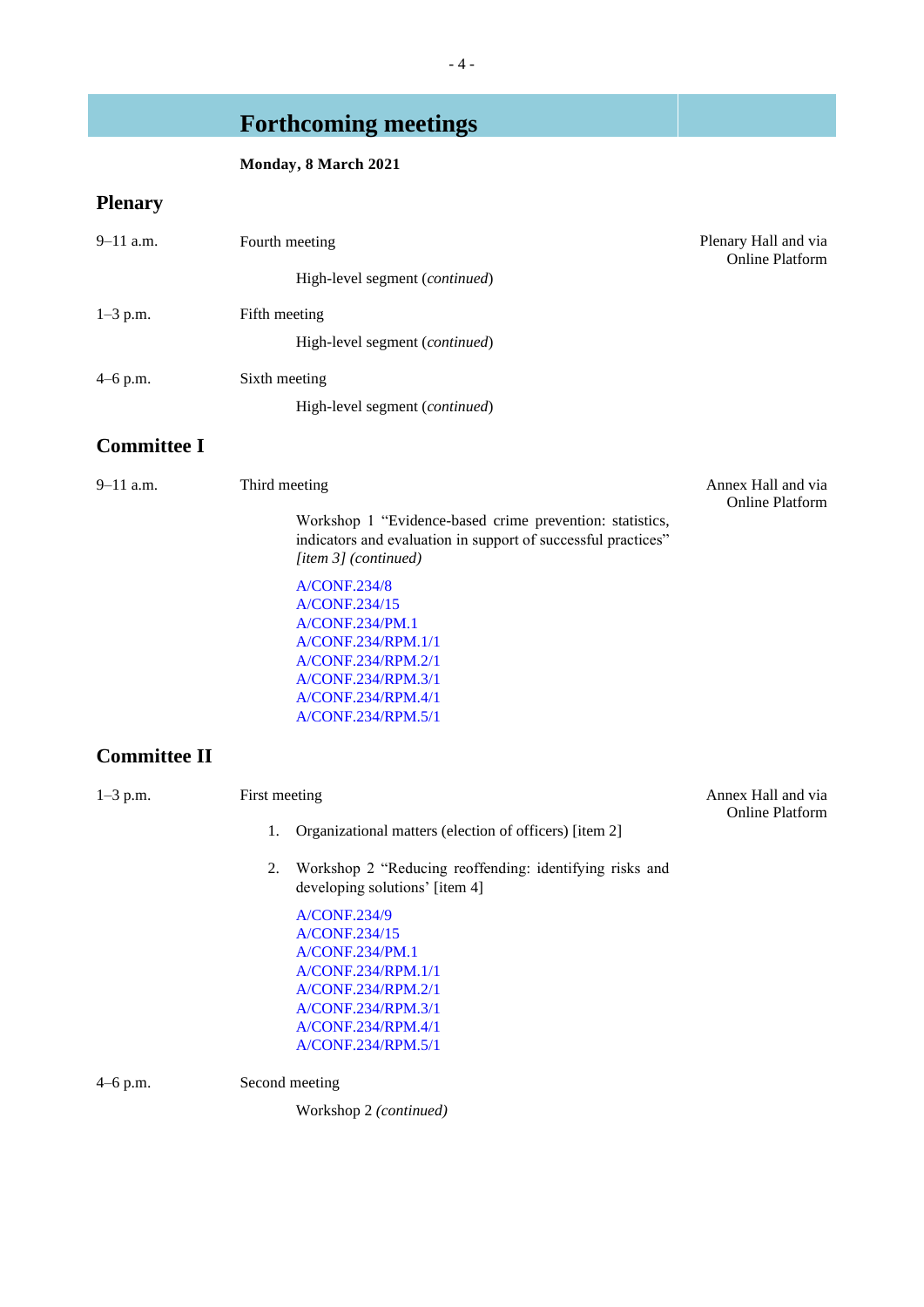# **Summary of official meetings**

### **Saturday, 6 March 2021**

Pre-Congress consultations were held on 6 March 2021 and were open to representatives of all States invited to the Fourteenth Congress. It was recommended that the Fourteenth Congress elect by acclamation H. E. Ms. Yoko Kamikawa, the Minister of Justice of Japan and head of delegation of the host country as its President. The consultations dealt with procedural issues as recommendations to the Congress on the election of other members of the General Committee of the Fourteenth Congress; the adoption of the provisional rules of procedure; the adoption of the provisional agenda; the organization of work, including the adoption of the Kyoto Declaration and organizational arrangements of the high-level segment; the appointment of members of the Credentials Committee of the Congress; and recommendations on the content of the report of the Congress. The report of the pre-Congress consultations will be available to the Congress (A/CONF.234/L.1).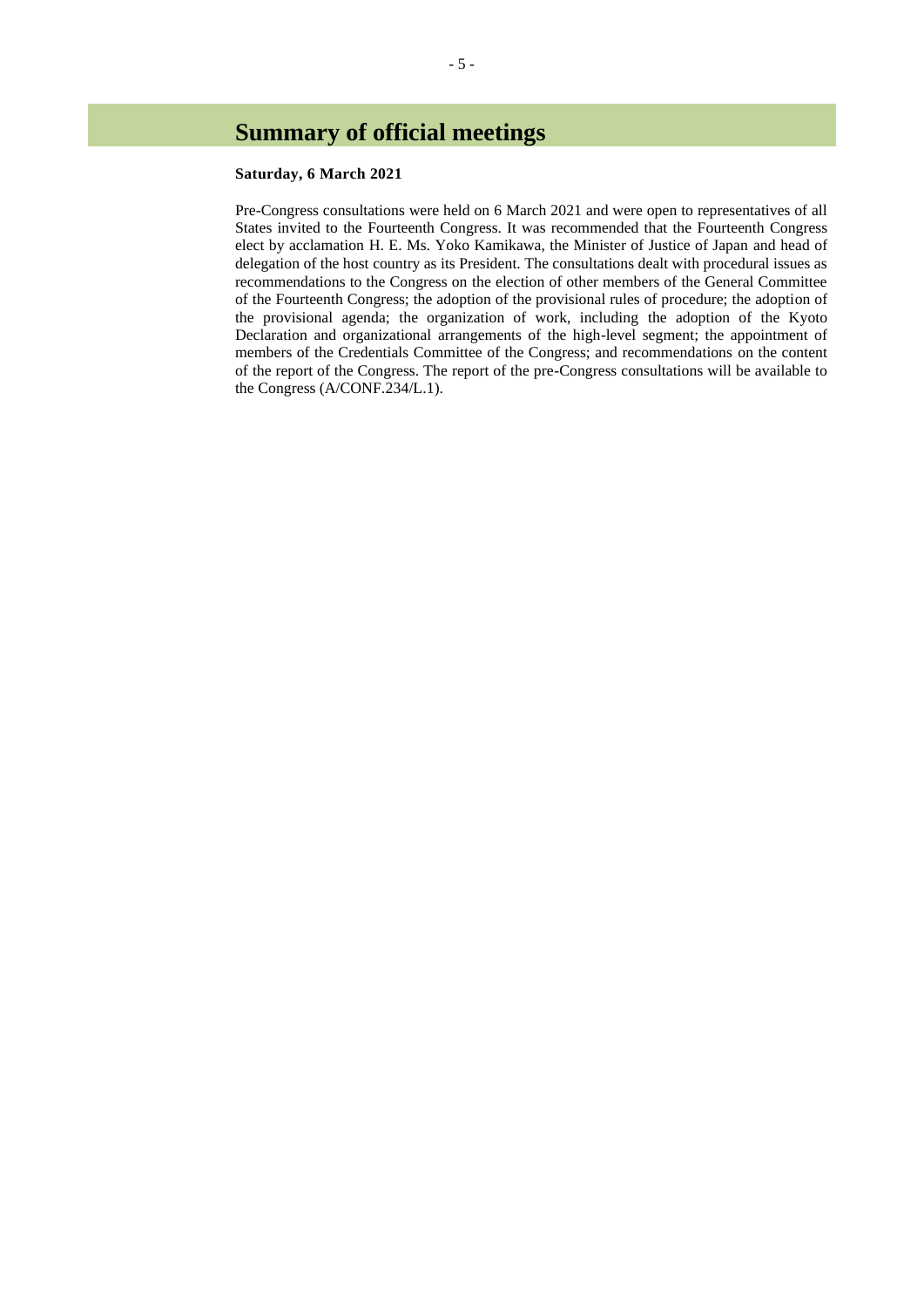# **General information**

Delegations are invited to refer to the Information for participants (document A/CONF.234/INF/1/Rev.1) and to the Information contained on the website of the Congress: [https://www.unodc.org/unodc/en/crimecongress/about.html.](https://www.unodc.org/unodc/en/crimecongress/about.html)

### **Registration and credentials**

In accordance with rules 1-3 of the provisional rules of procedure for the Fourteenth Congress (A/Conf.234/2), the delegation of each State participating in the Congress should consist of a head of delegation and such other representatives, alternate representatives and advisers as may be required. The credentials (full name as per passport and title) of representatives, alternate representatives and advisers should be issued either by the Head of State or Government or by the Minister for Foreign Affairs. Member States that have not submitted their Credentials were urged to send an advance scanned copy of the credentials to the Secretariat as soon as possible by email [\(unodc-14congress-registration@un.org\)](mailto:unodc-14congress-registration@un.org) and submit the original hard copy of the credentials either to the Secretariat staff in the Kyoto International Conference Centre or send it to the Executive Secretary of the Fourteenth United Nations Congress on Crime Prevention and Criminal Justice (c/o Secretariat of the Congress, PO Box 500, Room D0676, 1400 Vienna).

All participants have to be registered in the UN registration platform (Indico). Information on registration is available on [https://www.unodc.org/unodc/en/crimecongress/registration\\_2.html](https://www.unodc.org/unodc/en/crimecongress/registration_2.html)

## **In-person participation**

In-person participants are strongly advised to regularly visit the website on COVID-19 related information for in-person participants [\(https://www.unodc.org/unodc/en/crimecongress/covid-19.html\)](https://www.unodc.org/unodc/en/crimecongress/covid-19.html).

Due to COVID-19 developments worldwide, the number of participants at the KICC is restricted and floating badges will be provided for access to the KICC. Only those participants may enter the KICC who have, for the same day/meeting, a floating badge for either the Plenary Hall or the Committees Hall. Floating badges will be available for collection in the New Hall, at the desk for pick-up of pre-printed badges (see below). The floating badges will be provided to the focal point (authorized by Note Verbale) identified for the respective delegation or the respective category of participants.

Delegations are strongly encouraged to abstain from exchanging floating badges during the individual meetings, but to rather make changes, if required, per meeting.

All special events and ancillary meetings will take place virtually – without in-person audience. Exceptions may apply for a very limited number of panellists reflected in the programme of such events, who are resident in Japan or able to travel from overseas as specified by the Host Country, who would then be given access to the KICC for the event only by an accreditation letter

All registered in-person participants will also automatically be registered as *online observer* and receive a personalized link to access the Congress event platform.

As part of the security arrangements, all in-person participants in the Congress will be required to present their registration confirmation together with their passports at the entrance before proceeding to the registration area of the Kyoto International Conference Centre (KICC), to collect their badges for the Congress.

By presenting their badges upon their first entry to the KICC, all in-person participants declare that they have been tested negative for COVID-19 (PCR or antigen test) not earlier than 72h before.

Badges must be worn visibly at all times at the Congress venue. All persons and their bags/luggage will be screened at the entrance to the Conference Centre.

Collection of pre-printed badges began on Tuesday, 2 March 2021, at 9 a.m., and the registration desk will remain open until 6 p.m. The desk will be open as follows:

6 to 8 March 2021: 8 a.m. to 7 p.m.

9 to 11 March 2021: 8 a.m. to 5 p.m.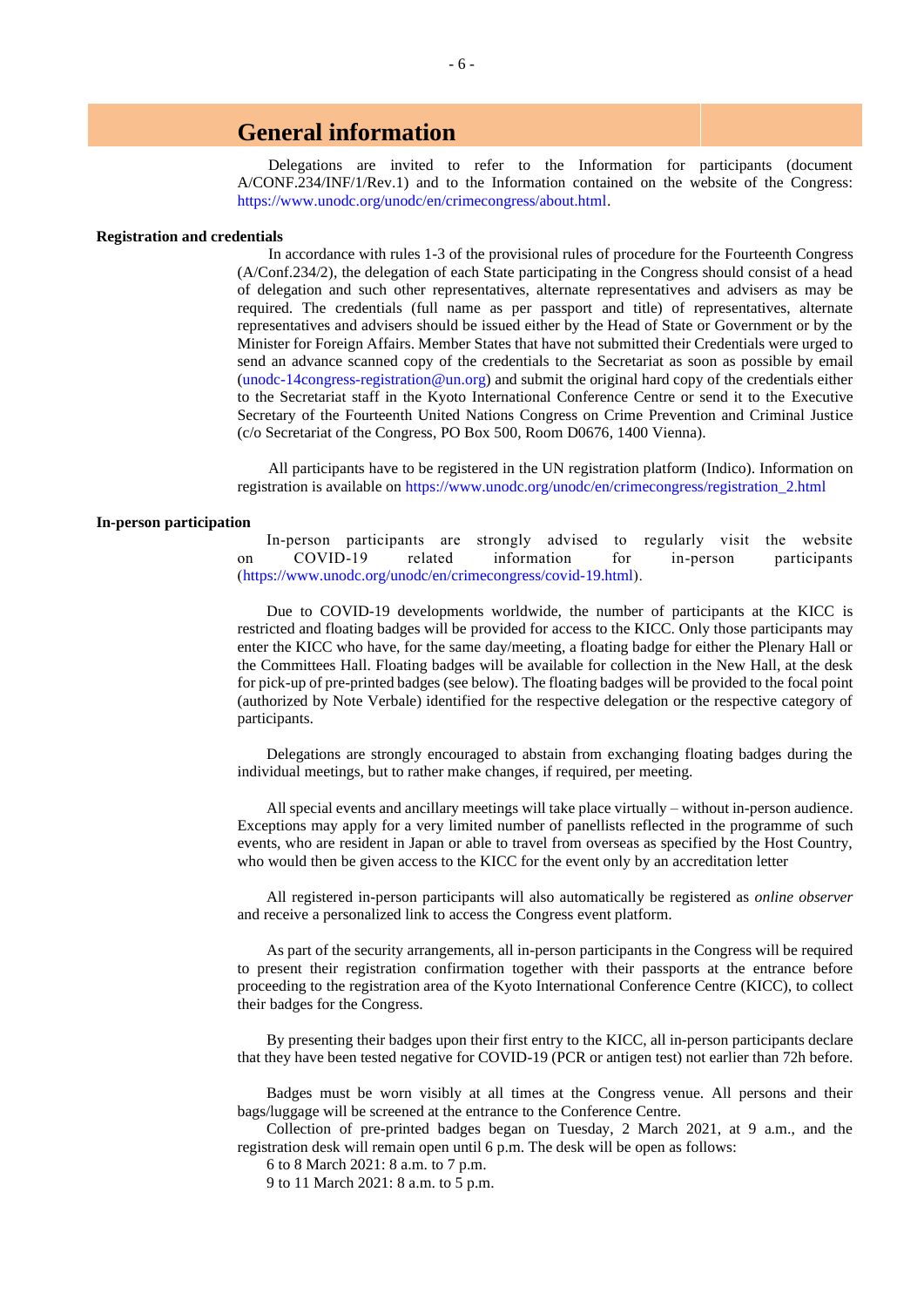Participants are encouraged to collect their badges as early as possible. Member States can arrange for batch pick-up with a note verbale designating the person who will pick up the badges. All other participants are expected to pick up their badges in person, presenting their passport or official photo identification and the official communication designating them as participants in the Congress.

#### **Online participation**

All registered participants to the Congress can join all meetings of the Congress on an online event platform as observers, and take the floor during special events and ancillary meetings without prior designation, by raising their hand. Observers can follow the formal meetings (Plenary sessions and Committees I and II) in all official languages, but will not be able to take the floor in those meetings.

Participants designated and registered as "Speakers" in Plenary and/or the Committees have the technical possibility to request for the floor and to address the meeting.

#### **Provisional list of speakers at the High-level segment**

The provisional list of speakers has been established by drawing of lots during an intersessional meeting of the Commission on Crime Prevention and Criminal Justice, held in Vienna on 17 February 2021. For further information, please contact Zsóka Williams (email: [zsoka.williams@un.org](mailto:doris.resch@unodc.org) copy t[ounodc-14congress-registration@un.org](mailto:unodc-14congress-registration@un.org) ).

Statements by Member States made during the high-level segment will be limited to one per State and of up to three minutes (approximately 300 words).

Pre-recorded video-statements and the text of the statement for the high-level segment (the same time limitations apply), had to be transmitted to the Secretariat [\(unov](mailto:unov-conference.statements@un.org)[conference.statements@un.org\)](mailto:unov-conference.statements@un.org) by 26 February 2021. In case of in-person or online participation via the conference platform delegates are requested to send the text of the statement in advance of delivery to the Secretariat [\(unov-conference.statements@un.org\)](mailto:unov-conference.statements@un.org).

All statements, delivered during the high-level segment, will be made available on the website of the Congress [\(https://www.unodc.org/unodc/en/crimecongress/statements-high-level](https://www.unodc.org/unodc/en/crimecongress/statements-high-level-segment.html)[segment.html\)](https://www.unodc.org/unodc/en/crimecongress/statements-high-level-segment.html), unless the Secretariat is informed otherwise by the Member State (delegation) in question.

#### **Speakers at regular Plenary segment and speakers in Committees**

Speakers may register in advance for speaking slots in **plenary meetings of the regular segment** by forwarding to the Secretariat [\(unodc-14congress-registration@un.org\)](mailto:unodc-14congress-registration@un.org) the name and title of their speaker and country or organization and indicating the agenda item under which they wish to address the Congress .

As there is no advance registration for **Committee I and Committee II**, speakers are kindly asked to indicate their intention to take the floor during the meetings of the Committees.

Statements by non-governmental organizations are coordinated by the Alliance of NGOs on Crime Prevention and Criminal Justice. (email: [info@crimealliance.org\)](mailto:info@crimealliance.org)

Delegates are requested to send the text of the statement in advance of delivery to the Secretariat [\(unov-conference.statements@un.org\)](mailto:unov-conference.statements@un.org).

#### **Languages and documentation**

The six official languages of the Fourteenth Congress are Arabic, Chinese, English, French, Russian and Spanish. Statements made in a language of the Congress during the plenary meetings and the meetings of Committee I and Committee II will be interpreted into the other languages of the Congress.

Each seat in the Congress halls in which simultaneous interpretation is available will be provided with a portable receiving set and a headphone. Participants are requested not to remove these from the meeting rooms so that the equipment may be checked and, if necessary, batteries may be recharged before the next meeting takes place.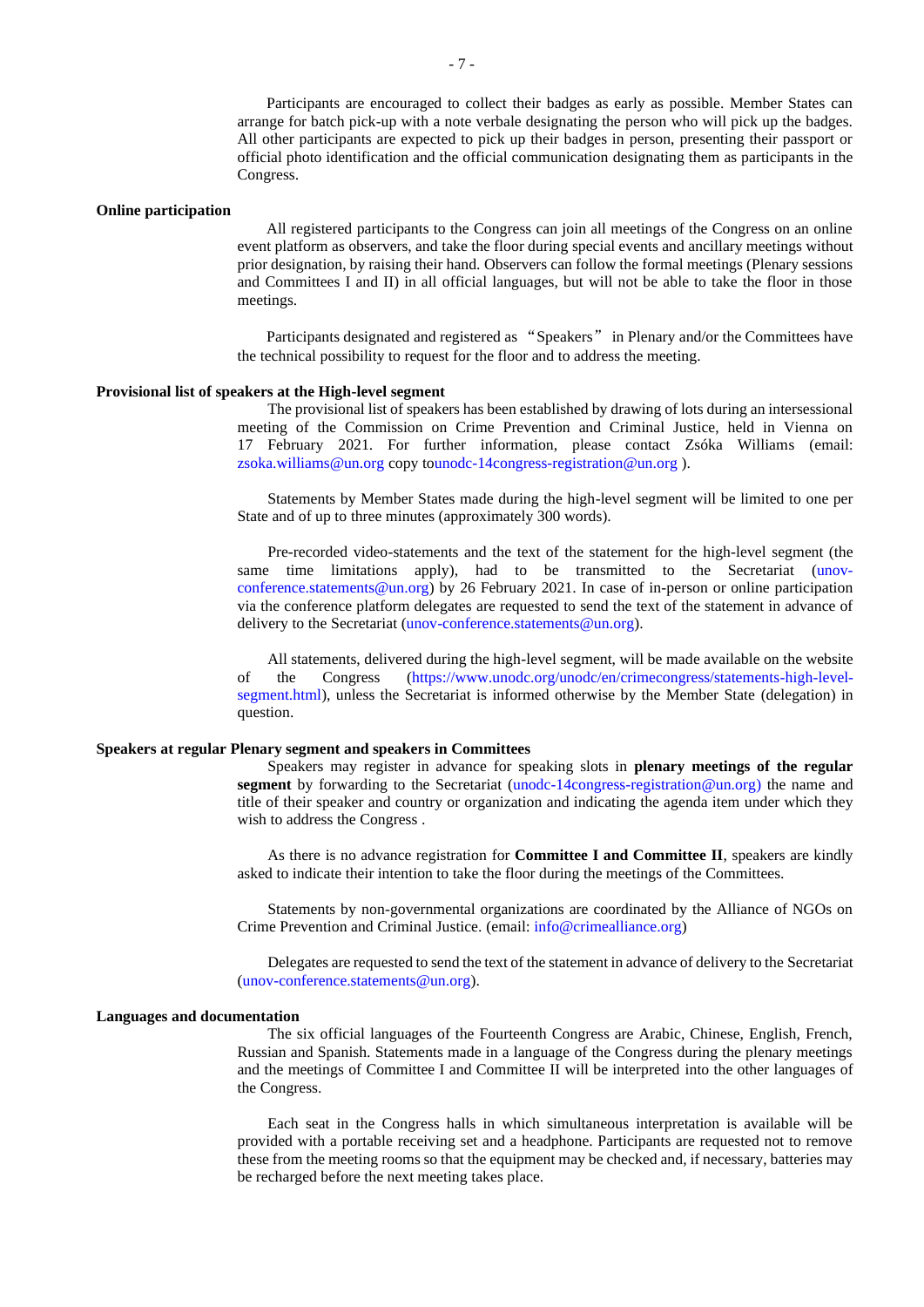As part of the secretariat's efforts to reduce expenditure and limit environmental impact through the digitization of conference materials and publications, **pre-session** documents have been issued only electronically and are available on the Congress website [\(https://www.unodc.org/unodc/en/crimecongress/documents.html\)](https://www.unodc.org/unodc/en/crimecongress/documents.html). UNODC has prepared documents to facilitate consideration of each item of the provisional agenda of the Congress, as well as background papers for the workshops. In addition, the Congress will have before it other documents, such as the discussion guide, the reports of the regional preparatory meetings and a working paper prepared by the Secretariat on Crime Prevention and Criminal Justice in face of the COVID-19 pandemic. In-person participants are kindly requested to bring their own copies of the pre-session documents to meetings.

In-session documents will also be posted on the website of the Congress. Each in-person delegation will additionally receive a single, complete set of the **in-session documents** in the language of its choice. The main documents distribution counter will be located near the entrance to the Plenary Hall. At that counter, each delegation will be assigned an individual pigeonhole in which all documents issued during the Congress will be placed.

National statements and/or position papers prepared by participating States will be made available on the Congress website in the submission language: [https://www.unodc.org/unodc/en/crimecongress/statements.html.](https://www.unodc.org/unodc/en/crimecongress/statements.html)

#### **Information and media**

Regular United Nations media facilities will be available at the Fourteenth Congress, including a press centre and a press briefing room. Interpretation from and into English and Japanese will also be available for a press briefing on the opening day.

Media representatives wishing to cover the Fourteenth Congress must register on the UN registration platform INDICO by 24 February 2021. Information on registration is available on the Congress website:

[https://www.unodc.org/unodc/en/crimecongress/registration\\_press-media.html](https://www.unodc.org/unodc/en/crimecongress/registration_press-media.html)

Accredited media representatives will receive a special press pass allowing them access to the meetings, the ancillary meetings and the press working area. Press passes will be issued at the site of the Congress.

### **Congress Online Platform**

Link to the platform[: https://inevent.com/en/UNODC/CrimeCongressUN/hotsite.php](https://inevent.com/en/UNODC/CrimeCongressUN/hotsite.php)

Link to the HOW-TO GUIDES[: https://www.unodc.org/unodc/en/commissions/CCPCJ/how](https://www.unodc.org/unodc/en/commissions/CCPCJ/how-to-guides-congress-platform.html)[to-guides-congress-platform.html](https://www.unodc.org/unodc/en/commissions/CCPCJ/how-to-guides-congress-platform.html)

### **Live Webcast**

The Plenary, Committee I and Committee II meetings will be webcast in the six official languages of the Congress and can be accessed through the following website: <https://www.unodc.org/unodc/en/crimecongress/webcast.html>

## **Kyoto Congress National Executive Committee**

As the host of the Fourteenth Congress, the Government of Japan has appointed a Kyoto Congress National Executive Committee, chaired by the Vice-Minister of Justice and comprising representatives of the Ministry of Justice, the Ministry of Foreign Affairs and the National Police Agency.

#### **Facilities at the Congress site**

#### **Restaurants**

Restaurants and a cafeteria located in the main building are available for use by participants on a commercial basis. Please see the specific Guidelines for the use of the KICC catering facilities contained in the Annex to the COVID-19 Guidelines for in-person participants to the Fourteenth United Nations Congress on Crime Prevention and Criminal Justice [\(https://www.unodc.org/documents/commissions/Congress/covid-19\\_info/3\\_March\\_2021\\_](https://www.unodc.org/documents/commissions/Congress/covid-19_info/3_March_2021_CONGRESS_COVID-19_Guidelines_for_in-person_participants.pdf) [CONGRESS\\_COVID-19\\_Guidelines\\_for\\_in-person\\_participants.pdf\)](https://www.unodc.org/documents/commissions/Congress/covid-19_info/3_March_2021_CONGRESS_COVID-19_Guidelines_for_in-person_participants.pdf)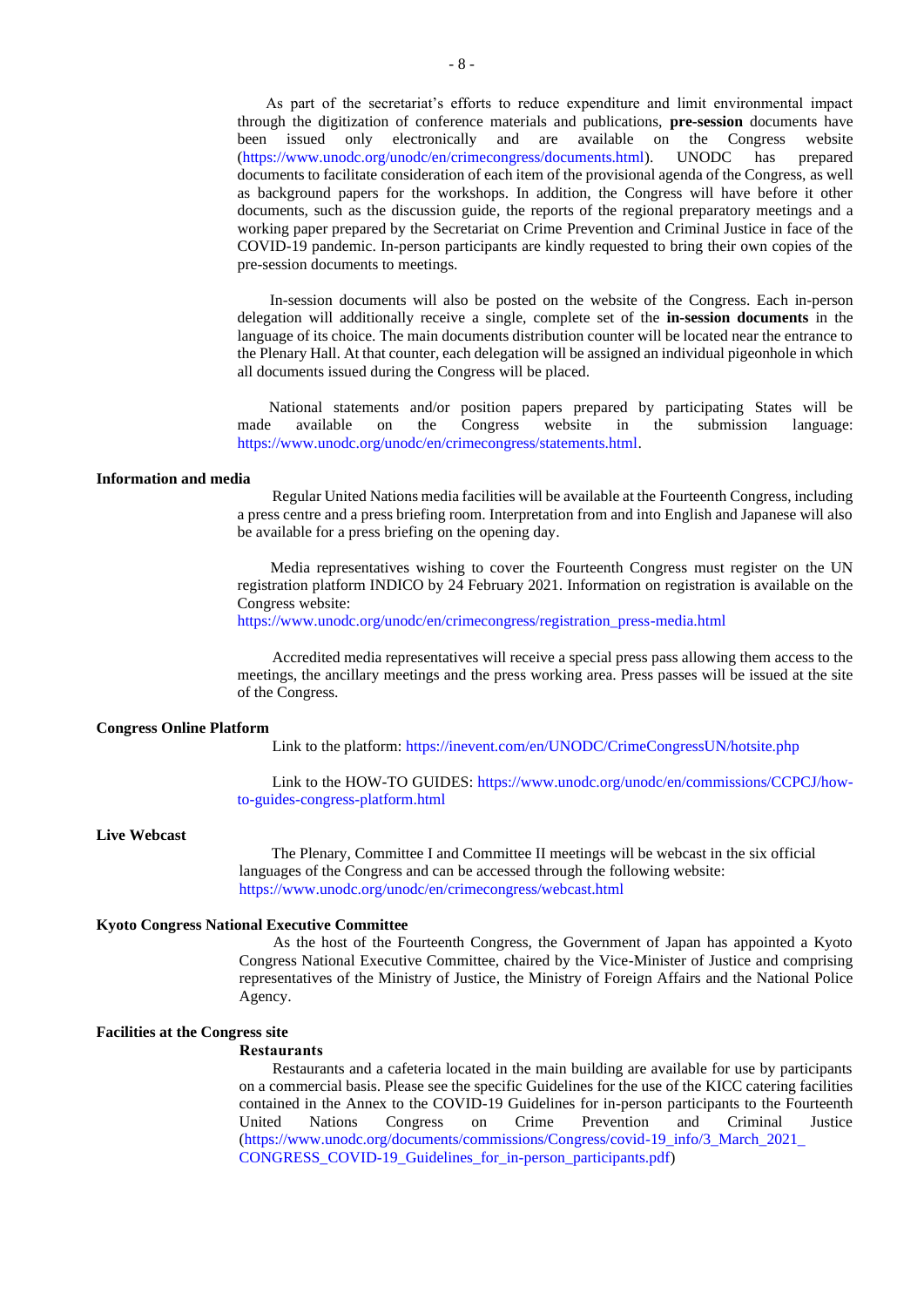## **Medical/First aid room**

First aid facilities are located in the main building.

If symptoms and circumstances such as fever, cough, loss of sense of smell or taste indicate that they may be considered a suspected COVID-19 case, participants are requested to contact the medical staff (nurses or paramedics) stationed in each conference room.

### **Bank**

An automatic teller machine (ATM) will be installed at the parking area adjacent to the New Hall.

## **Business centre**

A business centre located in the main building will be available for use by participants on a commercial basis.

### **Information counter**

An information counter with local staff will be set up on the Congress site to assist delegates with enquiries.

#### **Meditation room**

A meditation room is available at the Congress site.